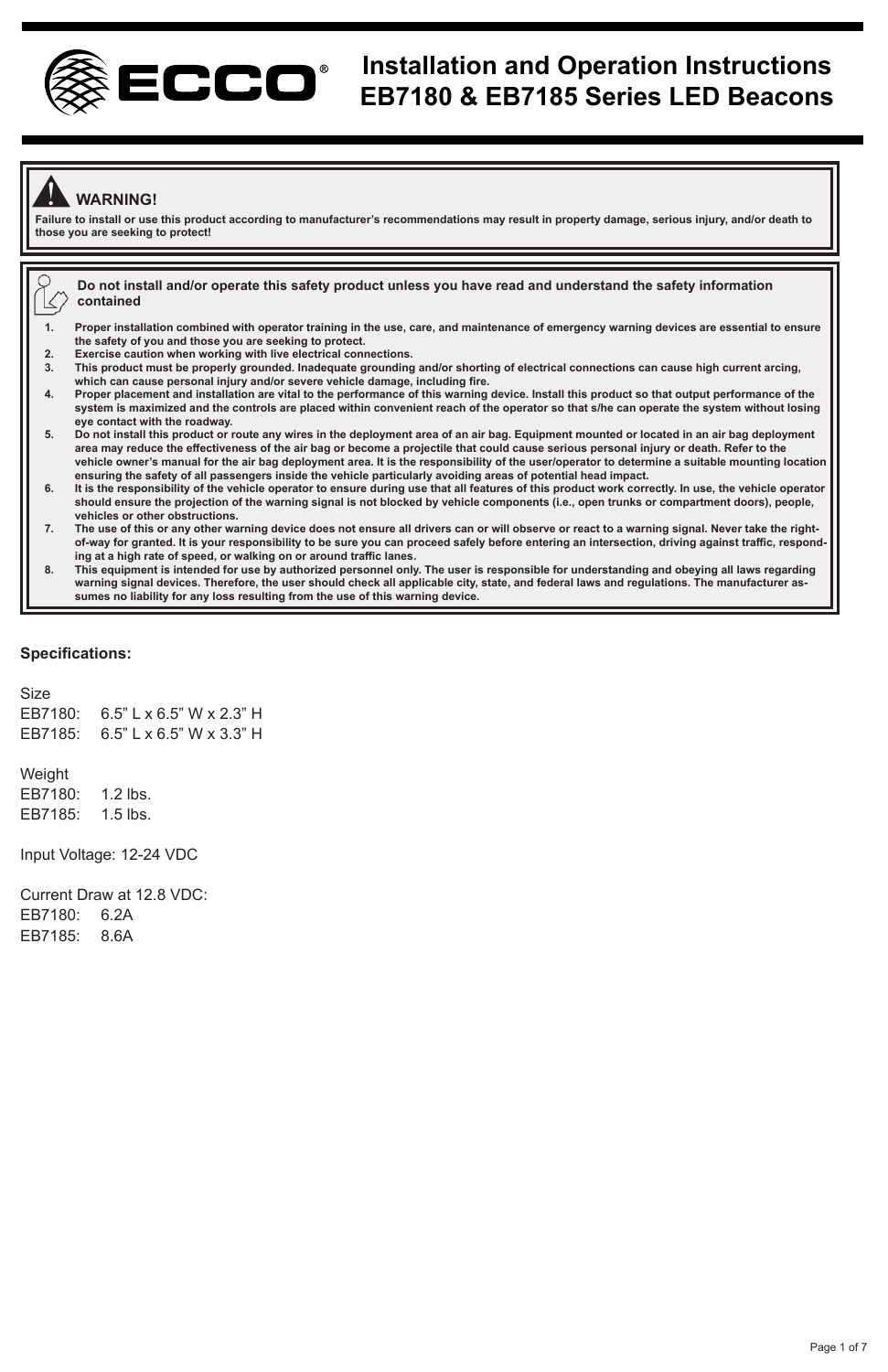#### **Installation & Mounting:**

Before installation, examine the LED beacon for transit damage. Do not use damaged or broken parts.

**Important!** This unit is a safety device and it must be connected to its own separate, fused power point to assure its continued operation should any other electrical accessory fail.

**Caution:** When drilling into any vehicle surface, make sure the area is free from any electrical wires, fuel lines, vehicle upholstery, etc. that could be damaged

#### **Permanent Mounting:**

- 1. The beacon should be mounted to a flat surface or one with the least amount of curvature. The mounting location should allow the maximum visibility of the warning device to other road users, while allowing for sufficient wire access.
- 2. Using the supplied mounting gasket as a template, mark the four (4) drill hole locations on the mounting surface per FIGURE 1.
- 3. Drill mounting holes using a #29 (0.136" [3.45mm] dia.) drill bit.
- 4. Drill a 5/16" [8mm] hole for the wires as needed. Remove any sharp edges from this hole.
- 5. Mount the LED beacon along with the mounting gasket using additional grommets or cable protection as necessary to protect the wiring from any sharp edges. Secure the LED beacon to the surface using the included M4x16mm self-tapping screws.









#### **Temporary Mounting, Vacuum-Magnet Mount:**

The Vacuum-Magnet Mount feature includes a suction cup on the bottom of the beacon, with a magnet inside of the suction cup, for a secure, temporary mount. The beacon should be placed in the center of the roof where the least amount of curvature occurs. Before installing, make sure the mounting surface is clean and there is no debris on the bottom of the beacon or on the roof of the vehicle, which could reduce the holding power of the suction cup and magnet. Place and remove the beacon without sliding to avoid scratching the paint on the vehicle. After placement, the beacon should adhere firmly to the surface. If the unit slides or moves easily, a proper installation has not been obtained. To release the vacuum, lift the tab to release the airlock (see FIGURE 2). To protect the Vacuum-Magnet Mount assembly, return beacon to the box when not in use. Do not attempt to attach the beacon to an ice-covered surface.

# ! **WARNING!**

**Maximum recommended vehicle speed for safe operation using the Vacuum Mount model is 65 mph (104 km/h), when fitted to the center of a vehicle roof of steel construction. Higher speeds could cause the mount to fail, resulting in the beacon flying off of the vehicle, which could cause damage to other vehicles, and injury or death to the passengers. The vacuum-magnet mount is not intended as a permanent mounting for the beacon. The vacuum-magnet mount unit must be mounted on a flat smooth magnetic surface (i.e. no fiber glass, ribbed style roofs, etc.). Ensure that the magnet is kept clean.**



FIGURE 2

|                  | <b>Blue Wire Function Table</b>   |
|------------------|-----------------------------------|
| <b>Push Time</b> | <b>Function</b>                   |
| $0-1$ Sec.       | Next Pattern                      |
| $1-3$ Sec        | <b>Previous Pattern</b>           |
| $3-5$ Sec.       | Set to last pattern (steady burn) |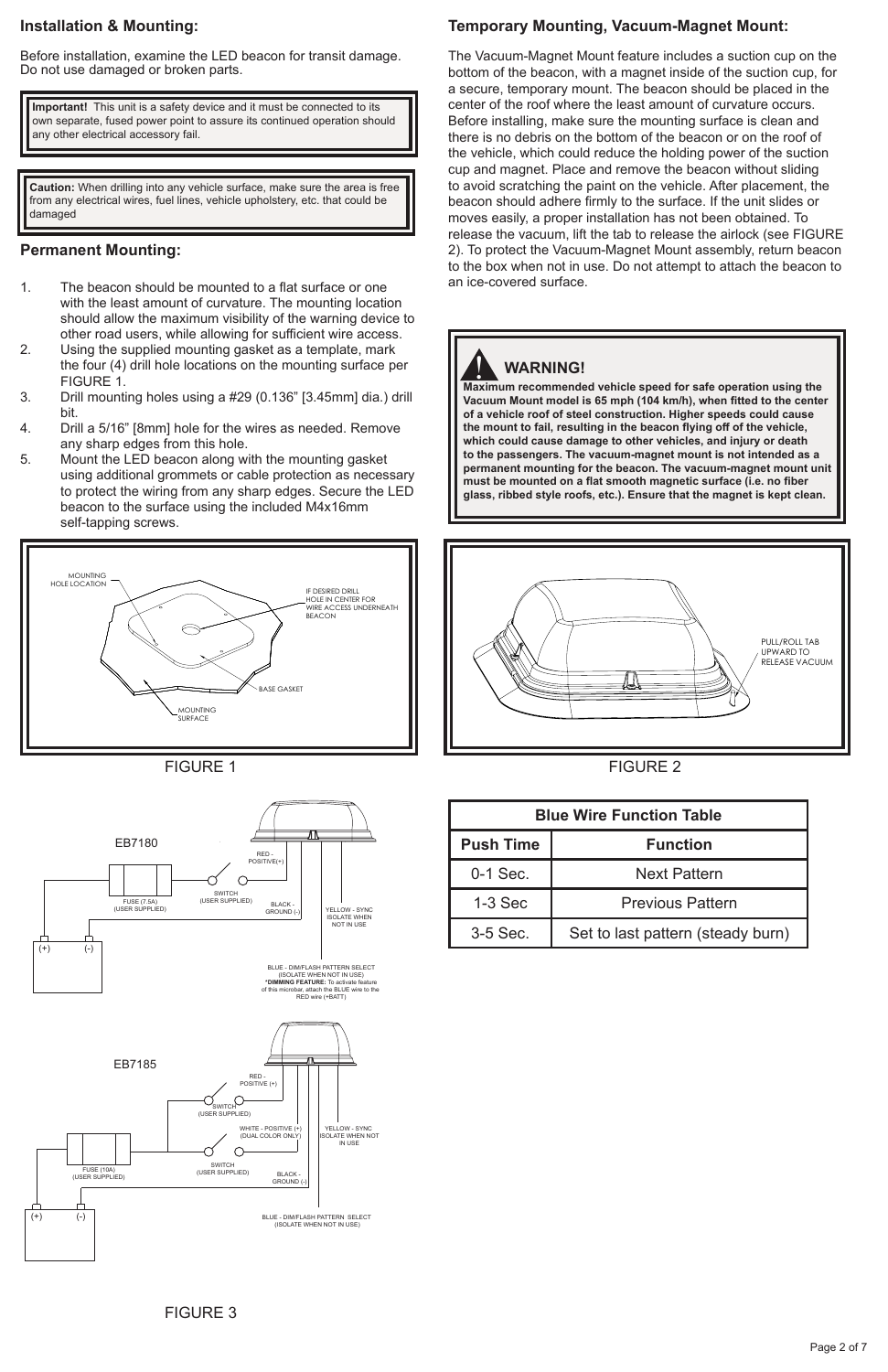#### **Flash Pattern Selection:**

Flash patterns are selected by touching the blue wire to the black ground (-) wire for less than a second. Holding the blue and black wires for longer than a second toggles to the preceding flash pattern.

#### **Synchronization:**

Syncing capabilities are available with all compatible ECCO products via the yellow wire with the flash patterns indicated in the charts below:

- 1. Determine the desired style of flash pattern for each unit and set each unit individually (without the yellow wires connected together) to avoid confusion. It is also strongly recommended that the same style of flash pattern be used on all units to produce the most effective warning pattern. NOTE: Phases A and B for each style of flash pattern in the table denote the relative timing between units connected in a synchronizing installation. To operate simultaneously, each unit must be set to the same phase (A + A or B + B); to operate alternately, units must be set to have the opposite phase  $(A + B$  or  $B + A)$ .
- 2. Connect the yellow sync wires together and check that the units are flashing in a synchronized manner as expected. If a pattern on one unit appears incorrect, the blue pattern select wire can be used to cycle forward or backward on that individual unit until the correct pattern is selected. Note: This will only change the pattern in the one unit and will not affect the other units connected by the yellow sync wire.
- 3. If the yellow wire is unused, leave disconnected and isolated.

|                           | SINGLE COLOR EB7180 AND EB7185 SERIES FLASH PATTERN CHART |       |      |            |                  |
|---------------------------|-----------------------------------------------------------|-------|------|------------|------------------|
| No.                       | Description                                               | Phase | Sync | <b>FPM</b> | <b>SAE J845*</b> |
| 1-Default                 | Single Flash                                              | A     | Yes  | 75         | Class I          |
| $\overline{2}$            | Single Flash                                              | B     | Yes  | 75         | Class I          |
| 3                         | Single Flash - Split                                      |       | Yes  | 75         | N/A              |
| 4                         | Single Flash                                              | A     | Yes  | 120        | Class I          |
| 5                         | Single Flash                                              | B     | Yes  | 120        | Class I          |
| 6                         | Single Flash - Split                                      |       | Yes  | 120        | N/A              |
| $\overline{\mathfrak{c}}$ | Double Flash                                              | A     | Yes  | 75         | Class I          |
| 8                         | Double Flash                                              | B     | Yes  | 75         | Class I          |
| 9                         | Double Flash - Split                                      |       | Yes  | 75         | N/A              |
| 10                        | Double Flash                                              | A     | Yes  | 120        | Class I          |
| 11                        | Double Flash                                              | B     | Yes  | 120        | Class I          |
| 12                        | Double Flash - Split                                      |       | Yes  | 120        | N/A              |
| 13                        | Quad Flash                                                | A     | Yes  | 75         | Class I          |
| 14                        | Quad Flash                                                | B     | Yes  | 75         | Class I          |
| 15                        | Quad Flash - Split                                        |       | Yes  | 75         | N/A              |
| 16                        | Quad Flash                                                | A     | Yes  | 150        | Class I          |
| 17                        | Quad Flash                                                | B     | Yes  | 150        | Class I          |
| 18                        | Quad Flash - Split                                        |       | Yes  | 150        | N/A              |
| 19                        | <b>Triple Flash</b>                                       | A     | Yes  | 75         | Class I          |
| 20                        | <b>Triple Flash</b>                                       | B     | Yes  | 75         | Class I          |
| 21                        | Triple Flash - Split                                      |       | Yes  | 75         | N/A              |
| 22                        | Quint Flash                                               | A     | Yes  | 150        | Class I          |
| 23                        | Quint Flash                                               | B     | Yes  | 150        | Class I          |
| 24                        | Quint Flash - Split                                       |       | Yes  | 150        | N/A              |
| 25                        | Double Flash - Diagonal                                   | A     | Yes  | 150        | N/A              |
| 26                        | Double Flash - Diagonal                                   | B     | Yes  | 150        | N/A              |
| 27                        | Double Flash - Alternating Wig Wag                        |       | Yes  | 150        | N/A              |
| 28                        | Quad Flash - Diagonal                                     | A     | Yes  | 150        | N/A              |
| 29                        | Quad Flash - Diagonal                                     | B     | Yes  | 150        | N/A              |
| 30                        | Quad Flash - Alternating Wig Wag                          |       | Yes  | 150        | N/A              |
| 31                        | Rotate                                                    |       | Yes  | 120        | N/A              |
| 32                        | Rotate / Quad Flash                                       |       | Yes  | 150/75     | N/A              |
| 33                        | <b>Wave Rotate</b>                                        |       | Yes  | 70         | N/A              |
| 34                        | Random                                                    |       | Yes  | N/A        | N/A              |
| 35                        | Steady Burn                                               |       | Yes  | N/A        | N/A              |

\* Applies to A, B, C & R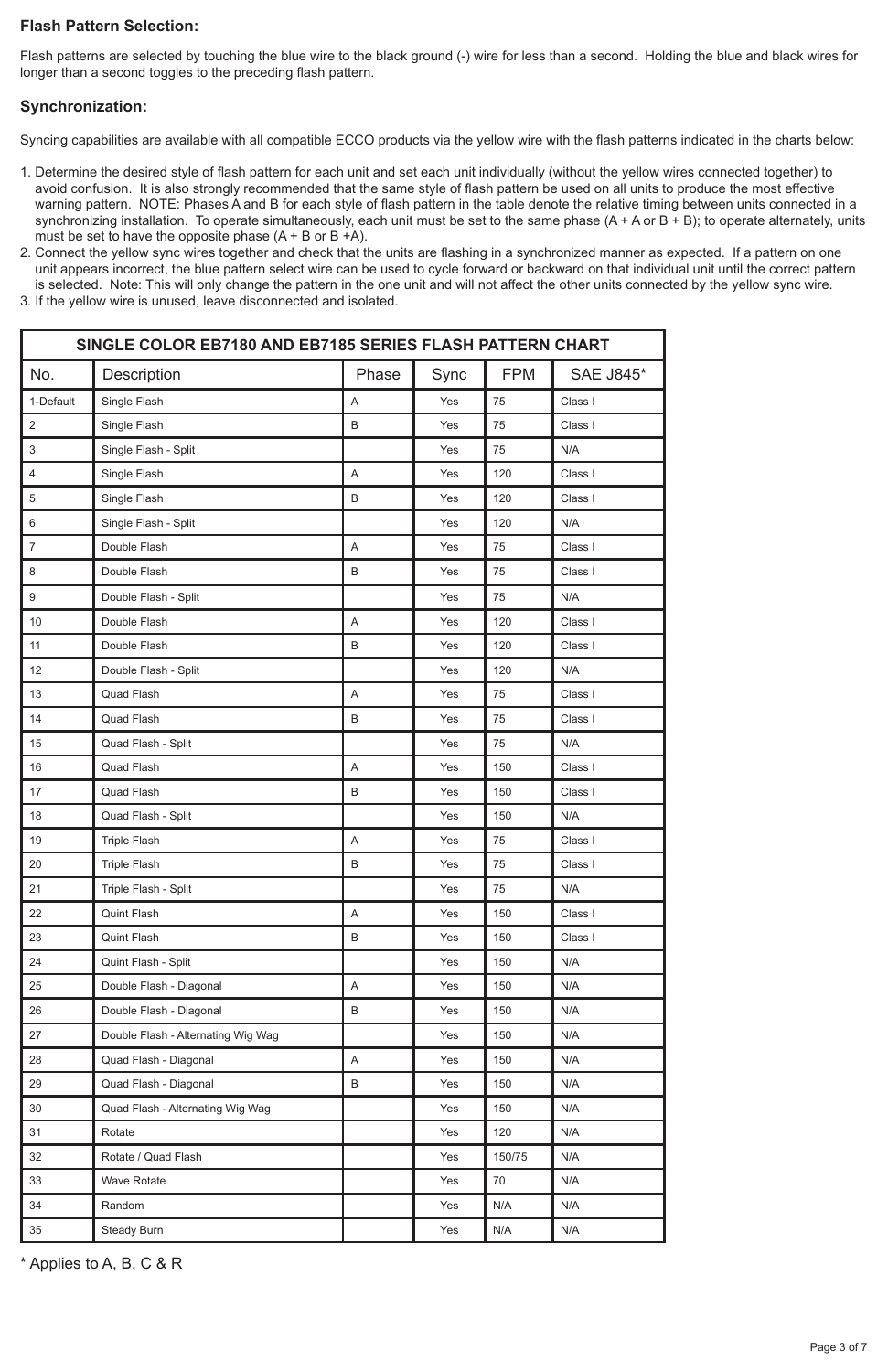|                   |                |                                    | DUAL COLOR EB7185 SERIES FLASH PATTERN CHART      |                                   |      |     |                      |                              |
|-------------------|----------------|------------------------------------|---------------------------------------------------|-----------------------------------|------|-----|----------------------|------------------------------|
| Red Wire.         | White Wire     | Red & White Wires                  | Description                                       | Phase                             | Sync | FPM | <b>SAE J845*</b>     | CA Title 13**                |
| 1-Default         |                | 1 - Default                        | Single Flash - Color 1                            | 4                                 | Yes  | 75  | Class <sub>1</sub>   | Class B                      |
| $\sim$            |                | $\sim$                             | Single Flash - Color 1                            | $\boldsymbol{\underline{\omega}}$ | Yes  | 75  | Class I              | Class B                      |
|                   |                | $_{\rm c0}$                        | Single Flash - Split - Color 1 & 2                | $\prec$                           | Yes  | 75  | $\lessgtr$           | $\frac{\leq}{2}$             |
|                   |                | $\Rightarrow$                      | Single Flash - Split - Color 1 & 2                | $\boldsymbol{\underline{\omega}}$ | Yes  | 75  | $\lessgtr$           | $\stackrel{\leq}{\geq}$      |
|                   | 1 - Default    | S                                  | Single Flash - Color 2                            | $\prec$                           | Yes  | 75  | Class I              | Class B                      |
|                   | $\sim$         | $\circ$                            | Single Flash - Split - Color 2                    | $\,$ $\,$                         | Yes  | 75  | Class I              | Class B                      |
| S                 | $\infty$       | $\overline{\phantom{a}}$           | Single Flash - Color 1 Then 2                     | $\prec$                           | Yes  | 75  | $\lessgtr$           | $\stackrel{\triangle}{\geq}$ |
| ¢                 | ¢              | $\infty$                           | Single Flash - Color 1 Then 2                     | $\omega$                          | Yes  | 75  | ≸                    | N/A                          |
| s                 | to.            | $^\circ$                           | Single Flash - Split - Alternating Color 1 Then 2 |                                   | Yes  | 75  | $\lessgtr$           | $\stackrel{\triangle}{\ge}$  |
| $\circ$           |                | $\mathop{=}^{\circ}$               | Single Flash - Color 1                            | $\prec$                           | Yes  | 120 | Class <sub>1</sub>   | $\frac{4}{2}$                |
| r.                |                | $\overline{\phantom{a}}$           | Single Flash - Color 1                            | $\boldsymbol{\underline{\omega}}$ | Yes  | 120 | Class <sub>1</sub>   | $\stackrel{\leq}{\geq}$      |
|                   |                | $\overline{\omega}$                | Single Flash - Split - Color 1 & 2                | $\prec$                           | Yes  | 120 | $\lessgtr$           | $\stackrel{\leq}{\geq}$      |
|                   |                | $\tilde{\omega}$                   | Single Flash - Split - Color 1 & 2                | $\,$ $\,$                         | Yes  | 120 | $\lessgtr$           | $\stackrel{\leq}{\geq}$      |
|                   | $\circ$        | 4                                  | Single Flash - Color 2                            | $\prec$                           | Yes  | 120 | Class I              | $\stackrel{\leq}{\geq}$      |
|                   | N,             | $\frac{15}{2}$                     | Single Flash - Color 2                            | $\boldsymbol{\underline{\omega}}$ | Yes  | 120 | Class I              | $\stackrel{\leq}{\geq}$      |
| $\infty$          | $\infty$       | $\frac{\omega}{\tau}$              | Single Flash - Color 1 Then 2                     | $\prec$                           | Yes  | 120 | $\lessgtr$           | $\stackrel{\leq}{\geq}$      |
| $\circ$           | $\circ$        | $\overleftrightarrow{\phantom{a}}$ | Single Flash - Color 1 Then 2                     | $\boldsymbol{\underline{\omega}}$ | Yes  | 120 | $\lessgtr$           | $\stackrel{\leq}{\geq}$      |
| ă                 | ă              | $\overset{\circ}{=}$               | Single Flash - Split - Alternating Color 1 Then 2 |                                   | Yes  | 120 | $\lessgtr$           | $\stackrel{\leq}{\geq}$      |
| $\overline{\tau}$ |                | $\overline{\mathbf{e}}$            | Double Flash - Color 1                            | $\prec$                           | Yes  | 75  | Class I              | Class B                      |
| $\overline{c}$    |                | $\rm{^{20}}$                       | Double Flash - Color 1                            | $\boldsymbol{\underline{\omega}}$ | Yes  | 75  | Class <sub>1</sub>   | Class B                      |
|                   |                | $\overline{\mathbf{z}}$            | Double Flash - Split - Color 1 & 2                | $\prec$                           | Yes  | 75  | ≸                    | $\stackrel{\leq}{\geq}$      |
|                   |                | 22                                 | Double Flash - Split - Color 1 & 2                | $\bf{m}$                          | Yes  | 75  | ≸                    | $\stackrel{\leq}{\geq}$      |
|                   | Ξ              | $\mathbb{S}^2$                     | Double Flash - Color 2                            | ⋖                                 | Yes  | 75  | Class I              | Class B                      |
|                   | $\overline{2}$ | $\rm{^{24}}$                       | Doube Flash - Color 2                             | $\Omega$                          | Yes  | 75  | Class I              | Class B                      |
| ä,                | $\frac{3}{2}$  | 25                                 | Double Flash - Color 1 & 2                        | ⋖                                 | Yes  | 75  | $\lessgtr$           | $\frac{\leq}{2}$             |
| 4                 | $\overline{z}$ | $26\,$                             | Double Flash - Color 1 & 2                        | $\,$ $\,$                         | Yes  | 75  | $\lessgtr$           | $\stackrel{\leq}{\geq}$      |
| $\frac{15}{2}$    | $\frac{10}{2}$ | $\sqrt{2}$                         | Double Flash - Split - Alternating - Color 1 & 2  |                                   | Yes  | 75  | $\lessgtr$           | $\stackrel{\leq}{\geq}$      |
| $\frac{6}{2}$     |                | $28$                               | Double Flash - Color 1                            | $\prec$                           | Yes  | 120 | $Class \blacksquare$ | $\stackrel{\leq}{\geq}$      |
| $\overline{1}$    |                | 29                                 | Double Flash - Color 1                            | $\Omega$                          | Yes  | 120 | Class I              | $\frac{\leq}{2}$             |
|                   |                | $\rm S$                            | Double Flash - Split - Color 1 & 2                | $\prec$                           | Yes  | 120 | ş                    | $\stackrel{\leq}{\geq}$      |
|                   |                | $\overline{\mathfrak{S}}$          | Double Flash - Split - Color 1 & 2                | $\bf{m}$                          | Yes  | 120 | $\lessgtr$           | $\stackrel{\leq}{\geq}$      |
|                   | 9              | $32\,$                             | Doube Flash - Color 2                             | $\prec$                           | Yes  | 120 | Class <sub>I</sub>   | $\frac{\leq}{2}$             |
|                   | Ħ              | $\mathfrak{Z}$                     | Doube Flash - Color 2                             | $\omega$                          | Yes  | 120 | Class I              | $\stackrel{\leq}{\geq}$      |

\* Applies to A, B, C & R

\*\* Applies to A, B & R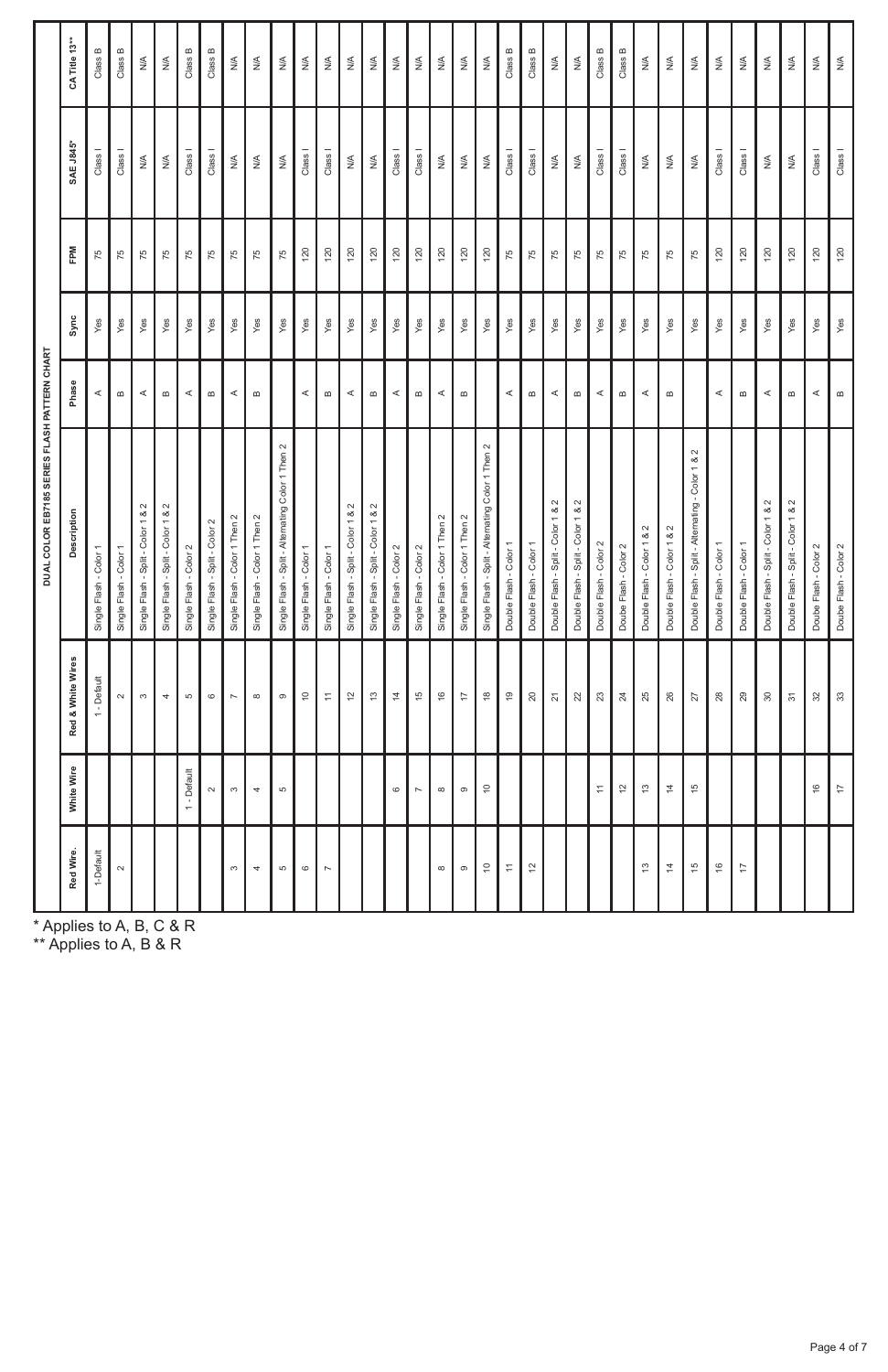|                 |                   | DUAL COLOR EB7185 SERIES FLASH PATTERN CHART(CONTINUED) |                                       |      |     |                    |                         |
|-----------------|-------------------|---------------------------------------------------------|---------------------------------------|------|-----|--------------------|-------------------------|
| White Wire      | Red & White Wires | Description                                             | Phase                                 | Sync | FPM | <b>SAE J845*</b>   | CA Title 13**           |
| $\frac{8}{1}$   | 22                | Double Flash - Color 1 Then 2                           | $\prec$                               | Yes  | 120 | $\lessgtr$         | $\stackrel{\leq}{\geq}$ |
| $\frac{9}{5}$   | 35                | Double Flash - Color 1 Then 2                           | $\omega$                              | Yes  | 120 | $\lessgtr$         | $\stackrel{\leq}{\geq}$ |
| $20$            | 36                | Double Flash - Split-Alternating - Color 1 Then 2       |                                       | Yes  | 120 | $\lessgtr$         | $\stackrel{\leq}{\geq}$ |
|                 | 57                | Triple Flash - Color                                    | $\prec$                               | Yes  | 75  | Class <sub>1</sub> | Class B                 |
|                 | $\frac{8}{2}$     | Triple Flash - Color 1                                  | $\boldsymbol{\underline{\omega}}$     | Yes  | 75  | Class <sub>1</sub> | Class B                 |
|                 | 39                | Triple Flash - Color 1 Then 2                           | $\prec$                               | Yes  | 75  | $\lessgtr$         | $\stackrel{\leq}{\geq}$ |
|                 | $\frac{1}{4}$     | Triple Flash - Color 1 Then 2                           | $\,\mathrm{m}$                        | Yes  | 75  | $\lessgtr$         | $\stackrel{\leq}{\geq}$ |
| $\overline{21}$ | $\frac{4}{3}$     | Triple Flash - Color 2                                  | $\prec$                               | Yes  | 75  | Class <sub>1</sub> | Class B                 |
| 22              | 42                | Triple Flash - Color 2                                  | $\omega$                              | Yes  | 75  | Class <sub>I</sub> | Class B                 |
| $23\,$          | $\mathfrak{a}^2$  | Triple Flash - Color 1 Then 2                           | $\prec$                               | Yes  | 75  | $\lessgtr$         | ≶                       |
|                 | $4\phantom{1}$    | Triple Flash - Color 1 Then 2                           | $\omega$                              | Yes  | 75  | $\lessgtr$         | $\stackrel{\leq}{\geq}$ |
| $^{24}$         | 45                | Triple Flash - Split - Alternating - Color 1 Then 2     |                                       | Yes  | 75  | $\lessgtr$         | $\stackrel{\leq}{\geq}$ |
|                 | 46                | Quad Flash - Color 1                                    | $\prec$                               | Yes  | 75  | Class <sub>1</sub> | Class B                 |
|                 | 47                | Quad Flash - Color 1                                    | $\bf{m}$                              | Yes  | 75  | Class I            | Class B                 |
|                 | $\frac{48}{5}$    | Quad Flash - Split - Color 1 & 2                        | $\prec$                               | Yes  | 75  | $\lessgtr$         | $\stackrel{\leq}{\geq}$ |
|                 | 49                | Quad Flash - Split - Color 1 & 2                        | $\omega$                              | Yes  | 75  | $\lessgtr$         | $\frac{\epsilon}{2}$    |
| 25              | S                 | Quad Flash - Color 2                                    | $\prec$                               | Yes  | 75  | Class <sub>1</sub> | Class B                 |
| 26              | 5                 | Quad Flash - Color 2                                    | $\boldsymbol{\underline{\omega}}$     | Yes  | 75  | Class I            | Class B                 |
| $\overline{27}$ | 52                | Quad Flash - Color 1 Then 2                             | $\prec$                               | Yes  | 75  | $\lessgtr$         | $\stackrel{\leq}{\geq}$ |
| 28              | S3                | Quad Flash - Color 1 Then 2                             | $\bf{m}$                              | Yes  | 75  | $\lessgtr$         | $\frac{8}{2}$           |
| 29              | 3                 | Quad Flash - Split - Alternating - Color 1 Then 2       |                                       | Yes  | 75  | $\lessgtr$         | $\frac{4}{2}$           |
|                 | 55                | Quad Flash - Color 1                                    | A                                     | Yes  | 120 | Class I            | $\stackrel{\leq}{\geq}$ |
|                 | 56                | Quad Flash - Color 1                                    | $\boldsymbol{\underline{\mathrm{m}}}$ | Yes  | 120 | Class <sub>I</sub> | $\stackrel{\leq}{\geq}$ |
|                 | 57                | Quad Flash - Split - Color 1 & 2                        | $\prec$                               | Yes  | 120 | $\lessgtr$         | $\stackrel{\leq}{\geq}$ |
|                 | 58                | Quad Flash - Split - Color 1 & 2                        | $\boldsymbol{\underline{\mathrm{m}}}$ | Yes  | 120 | $\lessgtr$         | $\frac{1}{2}$           |
| $\rm{S}$        | 59                | Quad Flash - Color 2                                    | $\prec$                               | Yes  | 120 | Class I            | $\frac{4}{2}$           |
| 55              | $\mathbb S$       | Quad Flash - Color 2                                    | $\boldsymbol{\underline{\omega}}$     | Yes  | 120 | Class I            | $\frac{4}{2}$           |
| 32              | $\overline{6}$    | Quad Flash - Color 1 Then 2                             | $\prec$                               | Yes  | 120 | ş                  | $\frac{8}{2}$           |
| 33              | 62                | Quad Flash - Color 1 Then 2                             | $\,$ $\,$                             | Yes  | 120 | $\lessgtr$         | $\stackrel{\leq}{\geq}$ |
| 22              | 3                 | Quad Flash - Split - Alternating - Color 1 Then 2       |                                       | Yes  | 120 | $\lessgtr$         | $\stackrel{\leq}{\geq}$ |
|                 | \$                | Double Flash - Diagonal - Color 1                       | $\prec$                               | Yes  | 150 | $\lessgtr$         | $\stackrel{\leq}{\geq}$ |

\* Applies to A, B, C & R

\*\* Applies to A, B, & R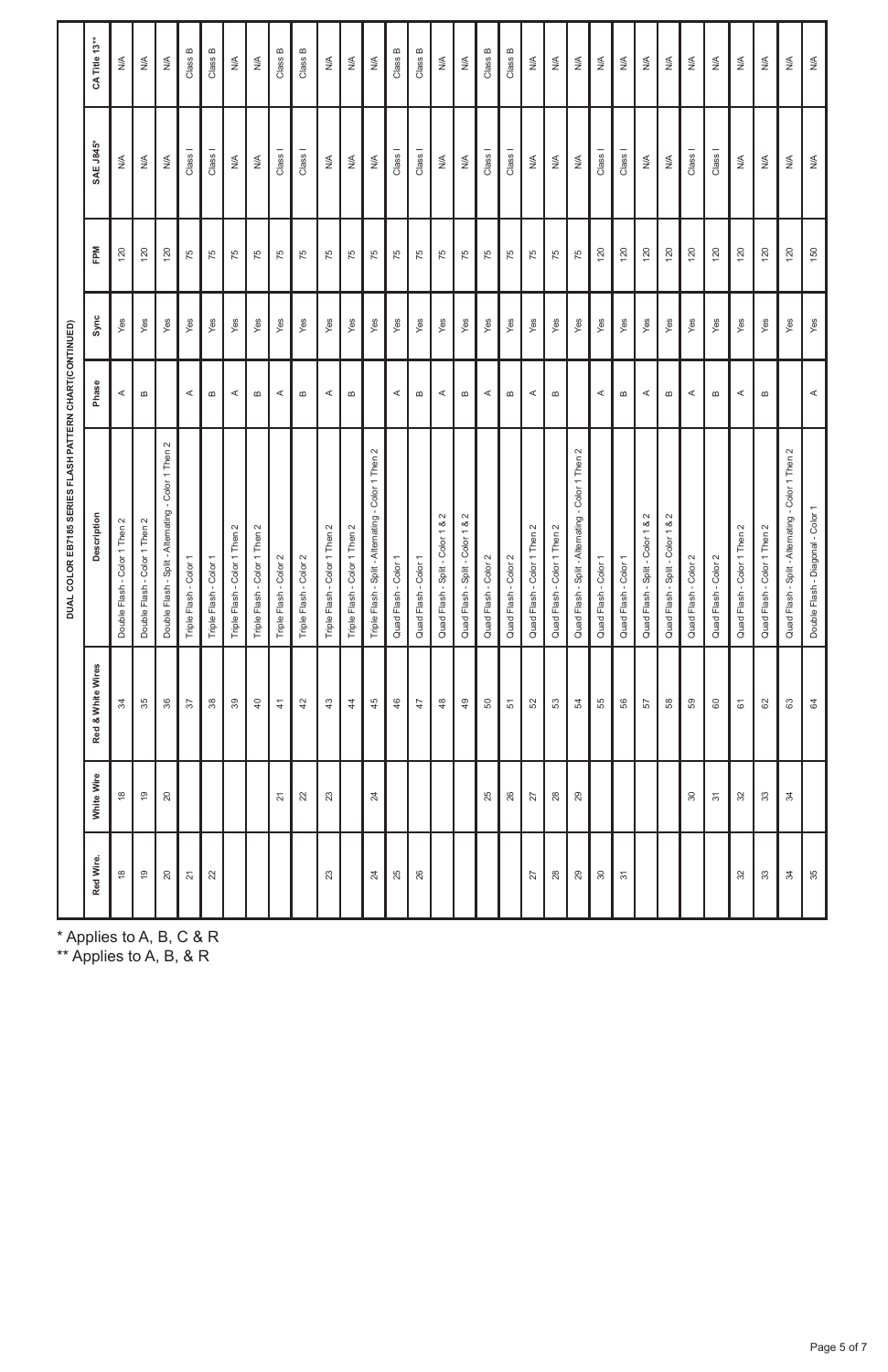|                 |                |                          | DUAL COLOR EB7185 SERIES FLASH PATTERN CHART(CONTINUED) |              |                       |               |                  |                              |
|-----------------|----------------|--------------------------|---------------------------------------------------------|--------------|-----------------------|---------------|------------------|------------------------------|
| Red Wire.       | White Wire     | Red & White Wires        | Description                                             | Phase        | Sync                  | FPM           | <b>SAE J845*</b> | CATitle 13**                 |
| 36              |                | 65                       | Double Flash - Diagonal - Color 1                       | $\mathbf{r}$ | Yes                   | 150           | $\lessgtr$       | $\frac{4}{2}$                |
|                 |                | 88                       | Double Flash - Diagonal - Color 1 & 2                   | $\prec$      | Yes                   | 150           | ⋚                | $\frac{4}{2}$                |
|                 |                | $67\,$                   | Double Flash - Diagonal - Color 1 & 2                   | $\mathbf{r}$ | Yes                   | 150           | ⋚                | $\frac{4}{2}$                |
|                 | 35             | $^{\circ}_{\circ}$       | Double Flash - Diagonal - Color 2                       | ⋖            | Yes                   | 150           | ⋚                | $\stackrel{\leq}{\geq}$      |
|                 | 36             | 69                       | Double Flash - Color 2                                  | $\mathbf{r}$ | Yes                   | 150           | ≸                | $\frac{4}{2}$                |
| 22              | 22             | $\mathcal{L}$            | Double Flash - Alternating - Wig Wag - Color 1 Then 2   | $\prec$      | Yes                   | 150           | ⋚                | $\frac{1}{2}$                |
| 38              | 38             | $\overline{z}$           | Double Flash - Alternating - Wig Wag - Color 1 Then 2   | $\mathbf{r}$ | Yes                   | 150           | $\lessgtr$       | $\frac{4}{2}$                |
| $\overline{39}$ |                | $\overline{72}$          | Quad Flash - Diagonal - Color 1                         | $\prec$      | Yes                   | 150           | ⋚                | $\frac{4}{2}$                |
| $\frac{40}{5}$  |                | 73                       | Quad Flash - Diagonal - Color 1                         | m            | Yes                   | 150           | ⋚                | $\frac{4}{2}$                |
|                 |                | 74                       | Quad Flash - Diagonal - Color 1 & 2                     | ⋖            | Yes                   | 150           | ≸                | $\frac{1}{2}$                |
|                 |                | 75                       | Quad Flash - Diagonal - Color 1 & 2                     | $\omega$     | Yes                   | 150           | $\lessgtr$       | $\frac{4}{2}$                |
|                 | 99             | 76                       | Quad Flash - Diagonal - Color 2                         | K            | Yes                   | 150           | ≸                | $\frac{4}{2}$                |
|                 | å              | 77                       | Quad Flash - Diagonal - Color 2                         | $\mathbf{m}$ | Yes                   | 150           | ≸                | $\frac{4}{2}$                |
| 4               | $\frac{4}{3}$  | 78                       | Quad Flash - Alternating - Wig Wag - Color 1 Then 2     | $\prec$      | Yes                   | 150           | $\lessgtr$       | $\frac{4}{2}$                |
| 42              | $\overline{a}$ | 79                       | Quad Flash - Alternating - Wig Wag - Color 1 Then 2     | $\mathbf{u}$ | Yes                   | 150           | ⋚                | $\frac{4}{2}$                |
| $\frac{3}{4}$   |                | $\mathbb S$              | Rotate - Color 1                                        |              | Yes                   | 120           | $\lessgtr$       | $\frac{4}{2}$                |
|                 | 43             | $\overline{\textrm{so}}$ | Rotate - Color 2                                        |              | Yes                   | 120           | ⋚                | $\stackrel{\leq}{\geq}$      |
|                 |                | $_{\rm 82}$              | Rotate - Color 1 Then 2                                 |              | Yes                   | 120           | ⋚                | $\frac{\leq}{2}$             |
| 4               |                | $\mathbbm{S}$            | Rotate / Quad Flash - Color 1                           |              | Yes                   | 150/75        | $\lessgtr$       | $\frac{4}{2}$                |
|                 | 4              | 2                        | Rotate / Quad Flash - Color 2                           |              | Yes                   | 150 / 75      | ⋚                | $\frac{4}{2}$                |
|                 |                | 85                       | Rotate / Quad Flash - Color 1 Then 2                    |              | Yes                   | 150/75        | $\lessgtr$       | $\frac{4}{2}$                |
| 45              |                | $86$                     | Wave Rotate - Color 1                                   |              | Yes                   | 5             | $\lessgtr$       | $\frac{4}{2}$                |
|                 | 45             | $\overline{\phantom{a}}$ | Wave Rotate - Color 2                                   |              | Yes                   | $\approx$     | $\lessgtr$       | $\frac{4}{2}$                |
|                 |                | $\mathbbmss{8}$          | Wave Rotate - Color 1 Then 2                            |              | Yes                   | $\approx$     | $\lessgtr$       | $\frac{4}{2}$                |
|                 |                | $\mathbf{3}$             | Random - Color 1 Then 2                                 |              | $\hat{z}$             | $\frac{4}{2}$ | $\lessgtr$       | $\frac{\leq}{2}$             |
| 46              |                | $\scriptstyle\rm 8$      | Steady Burn - Color 1                                   |              | $\hat{z}$             | $\lessgtr$    | $\lessgtr$       | $\frac{\leq}{2}$             |
|                 | $\frac{6}{4}$  | $\overline{5}$           | Steady Burn - Color 2                                   |              | $\hat{\underline{z}}$ | ≸             | $\lessgtr$       | $\stackrel{\triangle}{\geq}$ |

\* Applies to A, B, C & R

\*\* Applies to A, B, & R